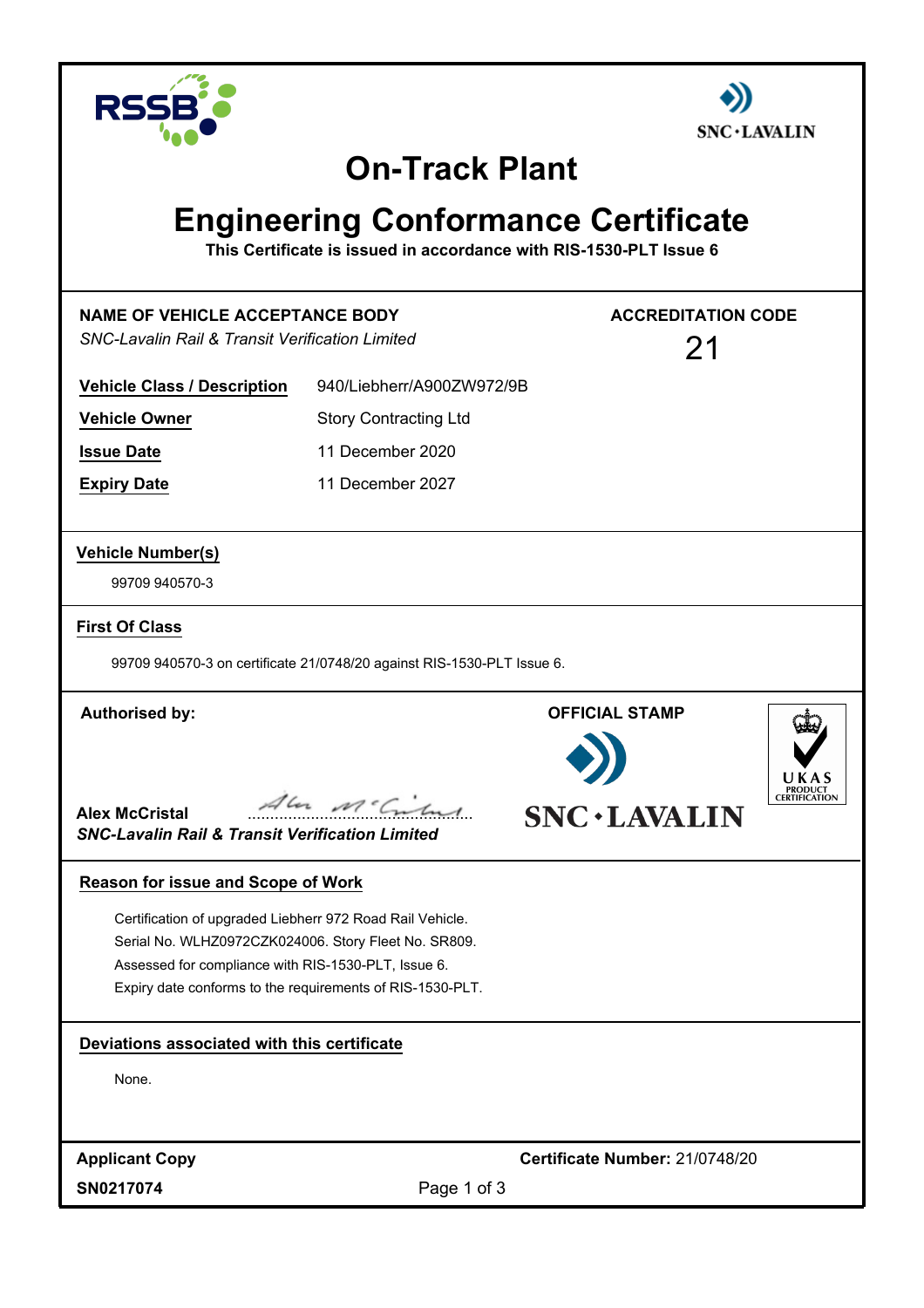



# **On-Track Plant**

## **Previous Certificate Number**

No previous Engineering Conformance Certificate against RIS-1530-PLT Issue 6. Previous Engineering Acceptance Certificate: IF/0398/14.

### **Maintenance Plan Details**

Story Maintenance Plan Road Rail - Liebherr A900zw (High Rail Type 972) STORY/MP/LIEBHERR 972. Issue No: Issue 1. Issue Date: July 2020.

### **Limitations of Use**

- 1. The RRV shall only operate inside possessions.
- 2. When travelling, the vehicle is within the Plant gauge and exception for road wheels as RIS-1530-PLT. When travelling, mirrors must be folded in.
- 3. When working the vehicle the counterweight, boom, dipper and attachments can be out of the Plant gauge, dependent on the RCI settings in use. Minimum underside height of tail swing above rail is 1400mm. Maximum lateral tail swing gauge is 1390mm from the running edge of the rail. (680mm horizontal gauge exceedance). A site survey shall be undertaken to assess potential damage to infrastructure equipment prior to use.
- 4. The vehicle shall NOT on/off track, travel or work on live conductor-rail lines.
- 5. The vehicle shall NOT on/off track or travel under live OLE, except: > It may on/off track on an approved RRAP, or it may travel under live OLE, when used in conjunction with a safe system of work determined and authorised by taking guidance from the requirements of GE/RT8024, and provided the boom/dipper is in the travel position. > Minimum OLE wire height of 4.165m.
- 6. Except for the cab, when the vehicle is under live OLE access is NOT permitted onto any surfaces higher than 1.4m above rail.
- 7. The vehicle shall NOT on/off track or work if the immediately adjacent line(s) are open to traffic.
- 8. For access/egress, the vehicle shall only operate with the door to the cab adjacent to a cess or a line closed to all train movements, or the safe system of work takes account of adequate clearances to the adjacent line or lines.
- 9. The vehicle shall NOT travel on track with: - Cants greater than 200mm; gradients greater than 1:25 and/or curves less than 80m.
- 10. The vehicle shall NOT work on track with:
	- Cants greater than 150mm; gradients greater than 1:25 and/or curves less than 80m.
- 11. When reversing, the vehicle shall only proceed at walking speed with the driver utilising the CCTV and/or ground staff, until the superstructure/boom can be slewed to face the direction of travel.
- 12. For on/off tracking, a site specific, safe system of work (SSoW) shall be used, taking account of the requirements of the Story Operations Manual and the applicable module of the Network Rail Infrastructure Plant Manual NR/L2/RMVP/0200.

- The vehicle shall NOT be on/off tracked on cants greater than 150mm and/or gradients greater than 1:25.

**Applicant Copy Certificate Number:** 21/0748/20

**SN0217074**